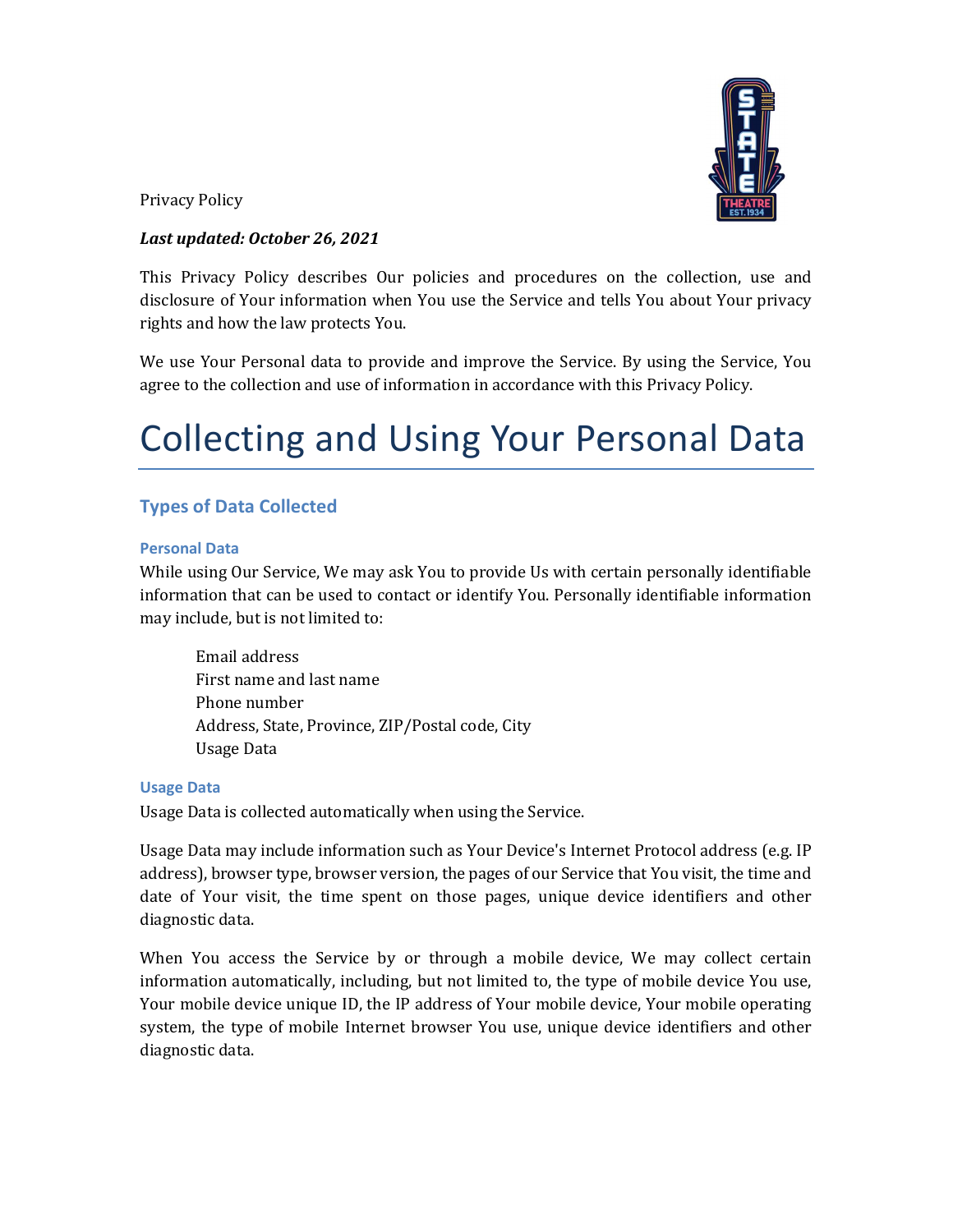We may also collect information that Your browser sends whenever You visit our Service or when You access the Service by or through a mobile device.

#### Tracking Technologies and Cookies

We use Cookies and similar tracking technologies to track the activity on Our Service and store certain information. Tracking technologies used are beacons, tags, and scripts to collect and track information and to improve and analyze Our Service. The technologies We use may include:

- Cookies or Browser Cookies. A cookie is a small file placed on Your Device. You can instruct Your browser to refuse all Cookies or to indicate when a Cookie is being sent. However, if You do not accept Cookies, You may not be able to use some parts of our Service. Unless you have adjusted Your browser setting so that it will refuse Cookies, our Service may use Cookies.
- Flash Cookies. Certain features of our Service may use local stored objects (or Flash Cookies) to collect and store information about Your preferences or Your activity on our Service. Flash Cookies are not managed by the same browser settings as those used for Browser Cookies. For more information on how You can delete Flash Cookies, please read "Where can I change the settings for disabling, or deleting local shared objects?" available at https://helpx.adobe.com/flash-player/kb/disable-local-shared-objectsflash.html#main\_Where\_can\_I\_change\_the\_settings\_for\_disabling\_\_or\_deleting\_local\_sha red\_objects\_
- Web Beacons. Certain sections of our Service and our emails may contain small electronic files known as web beacons (also referred to as clear gifs, pixel tags, and singlepixel gifs) that permit the Company, for example, to count users who have visited those pages or opened an email and for other related website statistics (for example, recording the popularity of a certain section and verifying system and server integrity).

Cookies can be "Persistent" or "Session" Cookies. Persistent Cookies remain on Your personal computer or mobile device when You go offline, while Session Cookies are deleted as soon as You close Your web browser. Learn more about cookies: Cookies by PrivacyPolicies Generator.

We use both Session and Persistent Cookies for the purposes set out below:

#### Necessary / Essential Cookies

Type: Session Cookies

Administered by: Us

Purpose: These Cookies are essential to provide You with services available through the Website and to enable You to use some of its features. They help to authenticate users and prevent fraudulent use of user accounts. Without these Cookies, the services that You have asked for cannot be provided, and We only use these Cookies to provide You with those services.

Cookies Policy / Notice Acceptance Cookies

Type: Persistent Cookies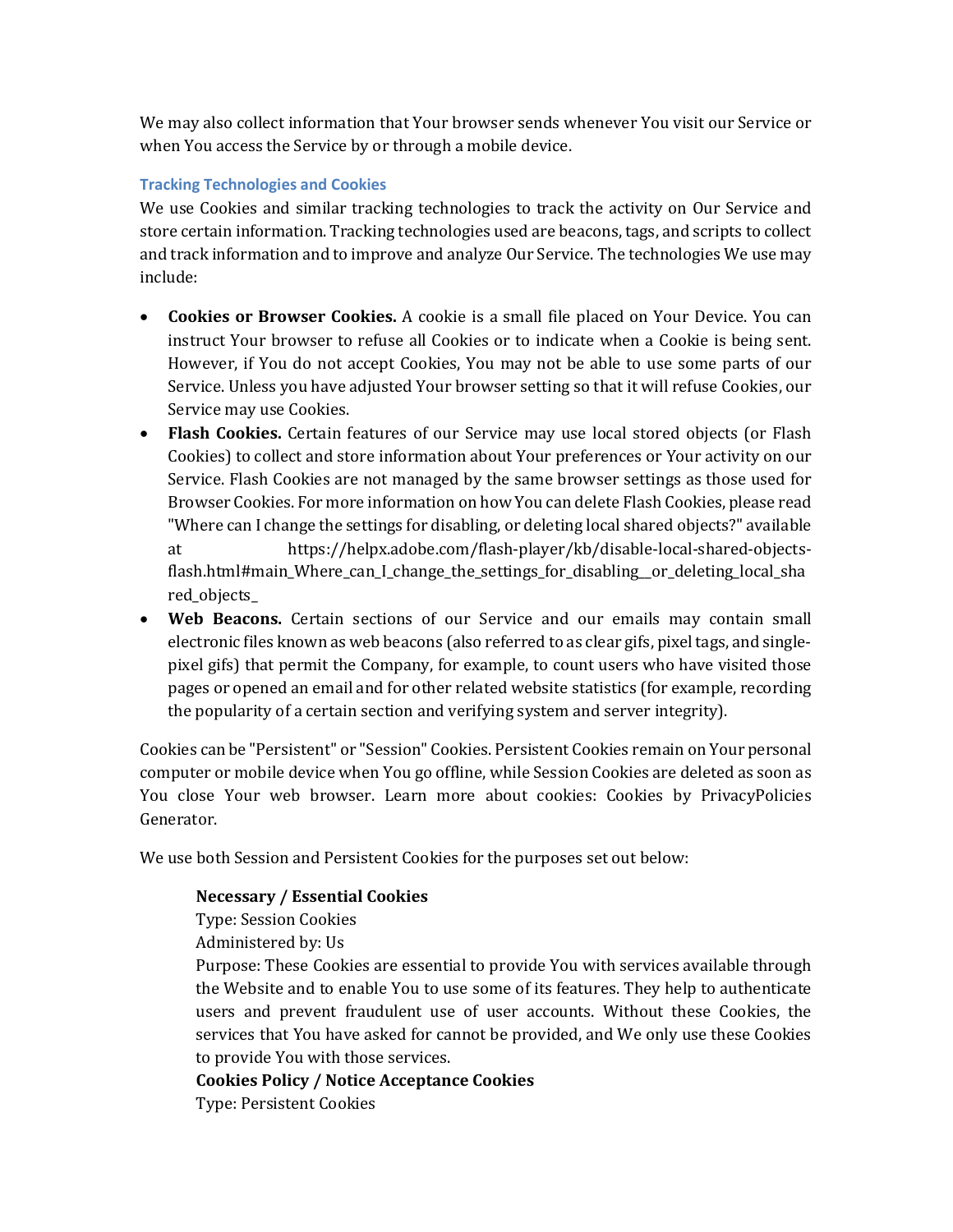Administered by: Us

Purpose: These Cookies identify if users have accepted the use of cookies on the Website.

#### Functionality Cookies

Type: Persistent Cookies

Administered by: Us

Purpose: These Cookies allow us to remember choices You make when You use the Website, such as remembering your login details or language preference. The purpose of these Cookies is to provide You with a more personal experience and to avoid You having to re-enter your preferences every time You use the Website.

For more information about the cookies we use and your choices regarding cookies, please visit our Cookies Policy or the Cookies section of our Privacy Policy.

### Use of Your Personal Data

The Company may use Personal Data for the following purposes:

To provide and maintain our Service, including to monitor the usage of our Service. To manage Your Account: to manage Your registration as a user of the Service. The Personal Data You provide can give You access to different functionalities of the Service that are available to You as a registered user.

For the performance of a contract: the development, compliance and undertaking of the purchase contract for the products, items or services You have purchased or of any other contract with Us through the Service.

To contact You: To contact You by email, telephone calls, SMS, or other equivalent forms of electronic communication, such as a mobile application's push notifications regarding updates or informative communications related to the functionalities, products or contracted services, including the security updates, when necessary or reasonable for their implementation.

**To provide You** with news, special offers and general information about other goods, services and events which we offer that are similar to those that you have already purchased or enquired about unless You have opted not to receive such information. To manage Your requests: To attend and manage Your requests to Us.

For business transfers: We may use Your information to evaluate or conduct a merger, divestiture, restructuring, reorganization, dissolution, or other sale or transfer of some or all of Our assets, whether as a going concern or as part of bankruptcy, liquidation, or similar proceeding, in which Personal Data held by Us about our Service users is among the assets transferred.

For other purposes: We may use Your information for other purposes, such as data analysis, identifying usage trends, determining the effectiveness of our promotional campaigns and to evaluate and improve our Service, products, services, marketing and your experience.

We may share Your personal information in the following situations: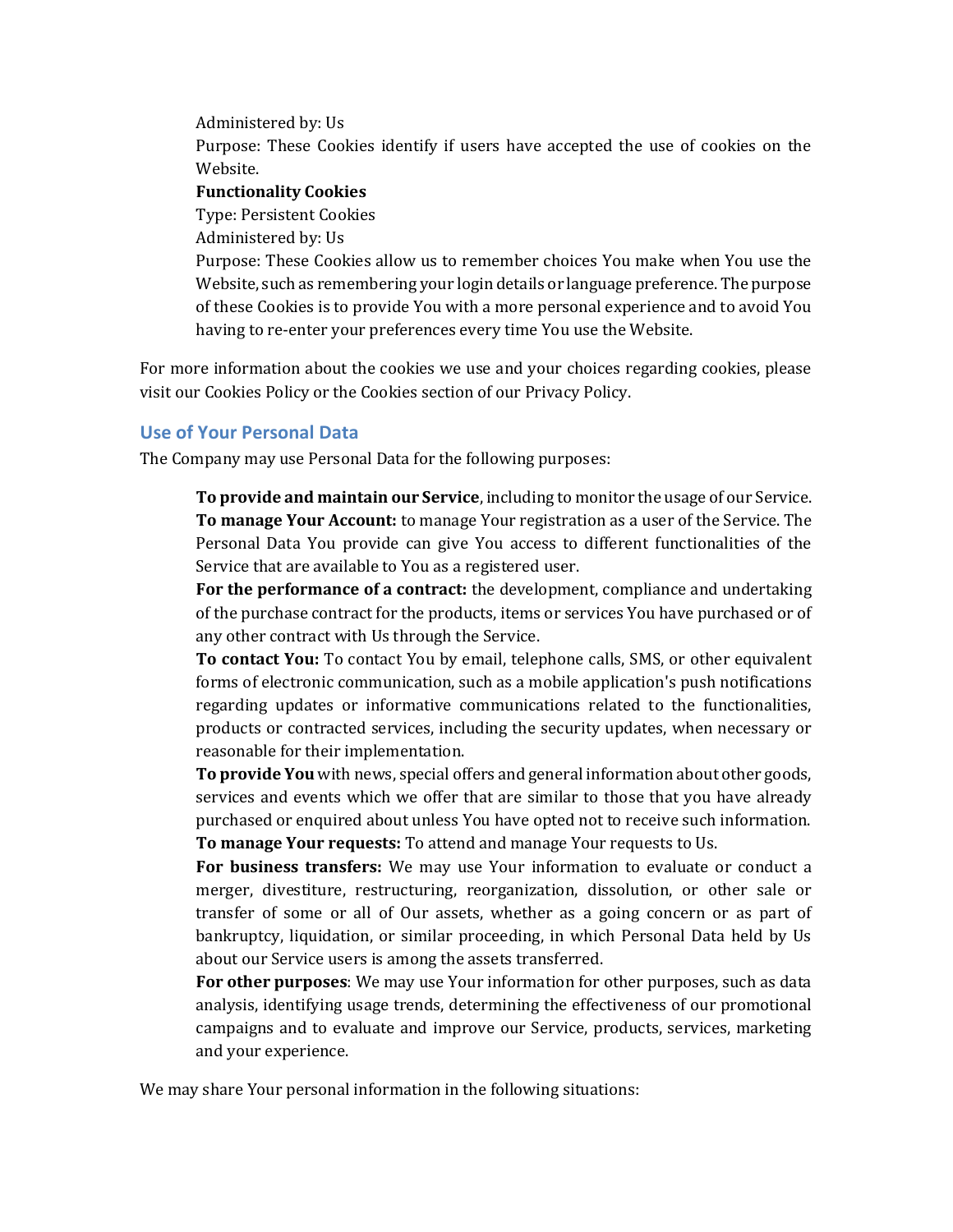- With Service Providers: We may share Your personal information with Service Providers to monitor and analyze the use of our Service, for payment processing, to contact You.
- For business transfers: We may share or transfer Your personal information in connection with, or during negotiations of, any merger, sale of Company assets, financing, or acquisition of all or a portion of Our business to another company.
- With Affiliates: We may share Your information with Our affiliates, in which case we will require those affiliates to honor this Privacy Policy. Affiliates include Our parent company and any other subsidiaries, joint venture partners or other companies that We control or that are under common control with Us.
- With business partners: We may share Your information with Our business partners to offer You certain products, services or promotions.
- With other users: when You share personal information or otherwise interact in the public areas with other users, such information may be viewed by all users and may be publicly distributed outside.
- With Your consent: We may disclose Your personal information for any other purpose with Your consent.

# Retention of Your Personal Data

The Company will retain Your Personal Data only for as long as is necessary for the purposes set out in this Privacy Policy. We will retain and use Your Personal Data to the extent necessary to comply with our legal obligations (for example, if we are required to retain your data to comply with applicable laws), resolve disputes, and enforce our legal agreements and policies.

The Company will also retain Usage Data for internal analysis purposes. Usage Data is generally retained for a shorter period of time, except when this data is used to strengthen the security or to improve the functionality of Our Service, or We are legally obligated to retain this data for longer time periods.

## Transfer of Your Personal Data

Your information, including Personal Data, is processed at the Company's operating offices and in any other places where the parties involved in the processing are located. It means that this information may be transferred to  $-$  and maintained on  $-$  computers located outside of Your state, province, country or other governmental jurisdiction where the data protection laws may differ than those from Your jurisdiction.

Your consent to this Privacy Policy followed by Your submission of such information represents Your agreement to that transfer.

The Company will take all steps reasonably necessary to ensure that Your data is treated securely and in accordance with this Privacy Policy and no transfer of Your Personal Data will take place to an organization or a country unless there are adequate controls in place including the security of Your data and other personal information.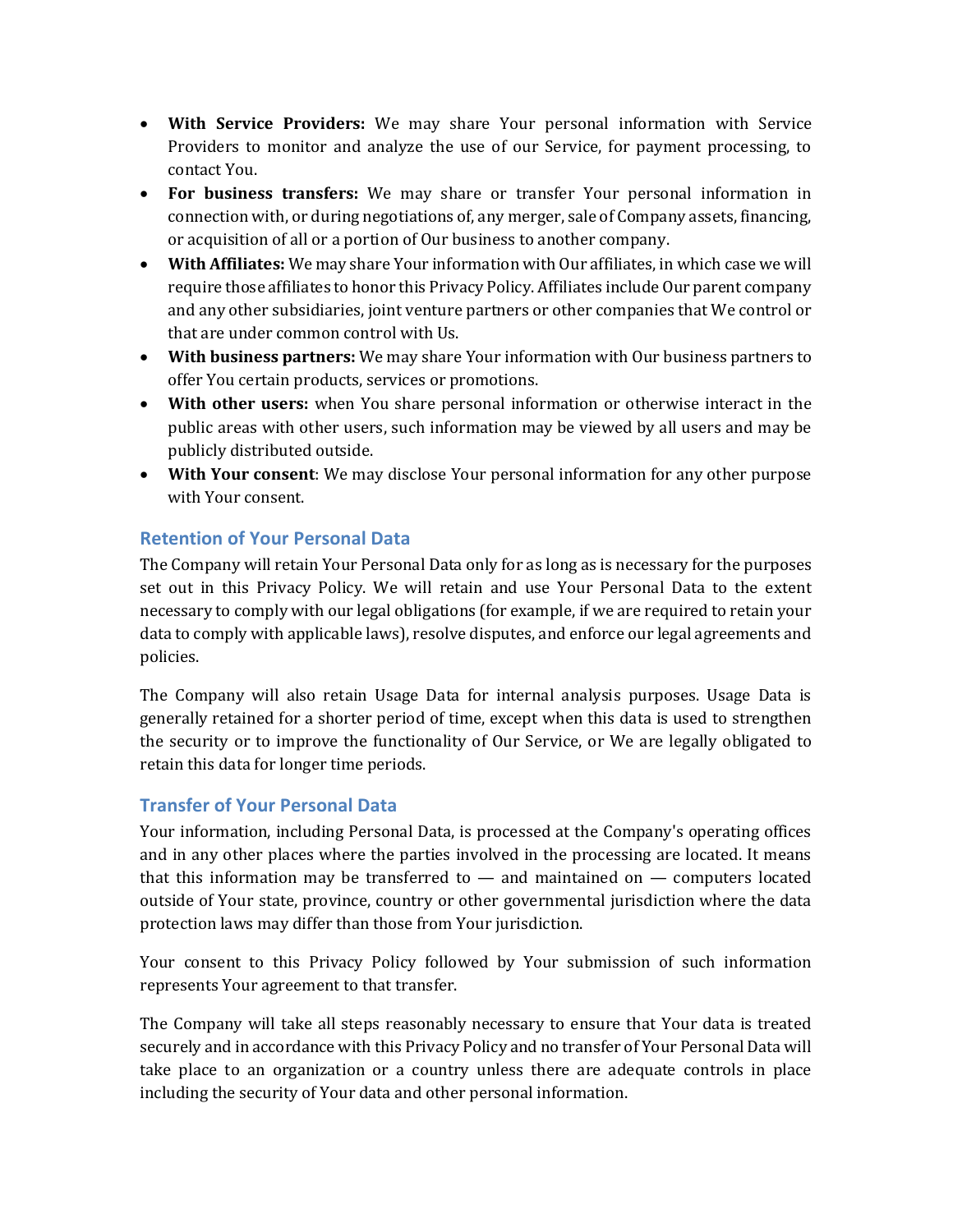### Disclosure of Your Personal Data

#### Business Transactions

If the Company is involved in a merger, acquisition or asset sale, Your Personal Data may be transferred. We will provide notice before Your Personal Data is transferred and becomes subject to a different Privacy Policy.

#### Law enforcement

Under certain circumstances, the Company may be required to disclose Your Personal Data if required to do so by law or in response to valid requests by public authorities (e.g. a court or a government agency).

#### Other legal requirements

The Company may disclose Your Personal Data in the good faith belief that such action is necessary to:

- Comply with a legal obligation
- Protect and defend the rights or property of the Company
- Prevent or investigate possible wrongdoing in connection with the Service
- Protect the personal safety of Users of the Service or the public
- Protect against legal liability

### Security of Your Personal Data

The security of Your Personal Data is important to Us, but remember that no method of transmission over the Internet, or method of electronic storage is 100% secure. While We strive to use commercially acceptable means to protect Your Personal Data, We cannot guarantee its absolute security.

# Detailed Information on the Processing of Your Personal Data

The Service Providers We use may have access to Your Personal Data. These third-party vendors collect, store, use, process and transfer information about Your activity on Our Service in accordance with their Privacy Policies.

#### Email Marketing

We may use Your Personal Data to contact You with newsletters, marketing or promotional materials and other information that may be of interest to You. You may opt-out of receiving any, or all, of these communications from Us by following the unsubscribe link or instructions provided in any email We send or by contacting Us.

We may use Email Marketing Service Providers to manage and send emails to You.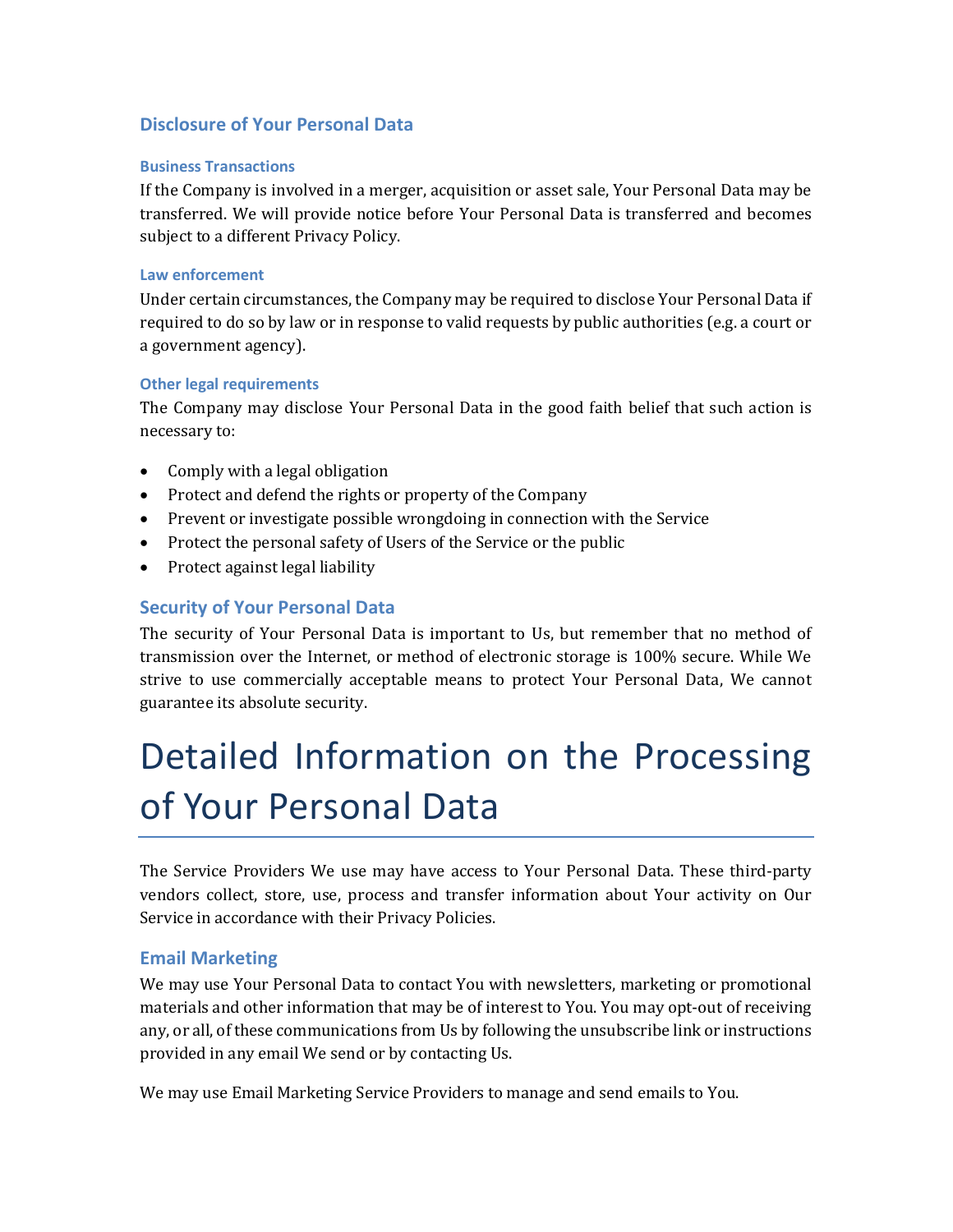#### Mailchimp

Mailchimp is an email marketing sending service provided by The Rocket Science Group LLC.

For more information on the privacy practices of Mailchimp, please visit their Privacy policy: https://mailchimp.com/legal/privacy/

#### Payments

We may provide paid products and/or services within the Service. In that case, we may use third-party services for payment processing (e.g. payment processors).

We will not store or collect Your payment card details. That information is provided directly to Our third-party payment processors whose use of Your personal information is governed by their Privacy Policy. These payment processors adhere to the standards set by PCI-DSS as managed by the PCI Security Standards Council, which is a joint effort of brands like Visa, Mastercard, American Express and Discover. PCI-DSS requirements help ensure the secure handling of payment information.

#### PayPal

Their Privacy Policy can be viewed at https://www.paypal.com/webapps/mpp/ua/privacy-full

#### Agile Ticketing Solutions

Their Privacy Policy can be viewed at https://agiletix.com/privacy-statement/

# CCPA Privacy

This privacy notice section for California residents supplements the information contained in Our Privacy Policy and it applies solely to all visitors, users, and others who reside in the State of California.

## Categories of Personal Information Collected

We collect information that identifies, relates to, describes, references, is capable of being associated with, or could reasonably be linked, directly or indirectly, with a particular Consumer or Device. The following is a list of categories of personal information which we may collect or may have been collected from California residents within the last twelve (12) months.

Please note that the categories and examples provided in the list below are those defined in the CCPA. This does not mean that all examples of that category of personal information were in fact collected by Us, but reflects our good faith belief to the best of our knowledge that some of that information from the applicable category may be and may have been collected.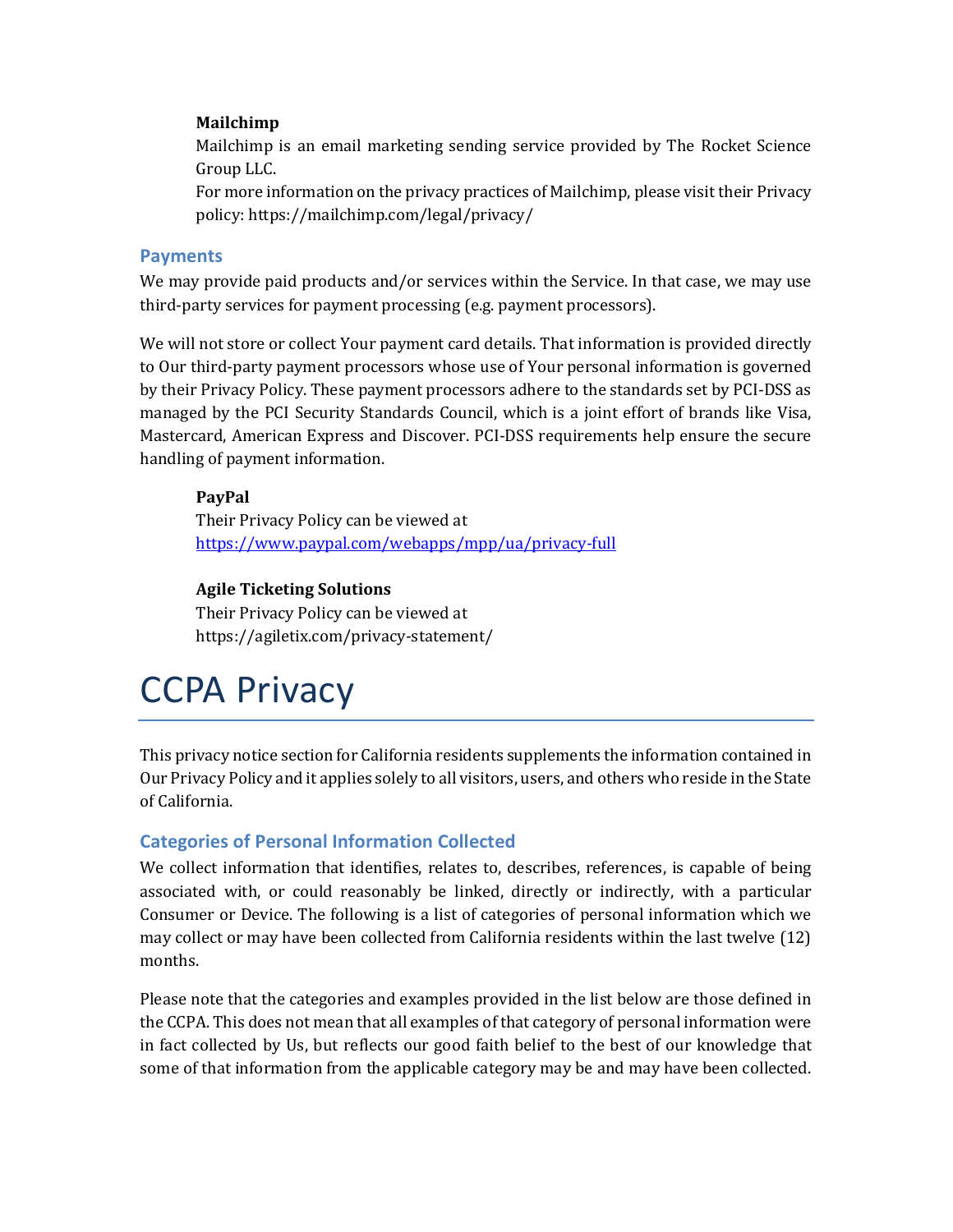For example, certain categories of personal information would only be collected if You provided such personal information directly to Us.

#### Category A: Identifiers.

Examples: A real name, alias, postal address, unique personal identifier, online identifier, Internet Protocol address, email address, account name, driver's license number, passport number, or other similar identifiers.

Collected: Yes.

### Category B: Personal information categories listed in the California Customer Records statute (Cal. Civ. Code § 1798.80(e)).

Examples: A name, signature, Social Security number, physical characteristics or description, address, telephone number, passport number, driver's license or state identification card number, insurance policy number, education, employment, employment history, bank account number, credit card number, debit card number, or any other financial information, medical information, or health insurance information. Some personal information included in this category may overlap with other categories.

Collected: Yes.

## Category C: Protected classification characteristics under California or federal law.

Examples: Age (40 years or older), race, color, ancestry, national origin, citizenship, religion or creed, marital status, medical condition, physical or mental disability, sex (including gender, gender identity, gender expression, pregnancy or childbirth and related medical conditions), sexual orientation, veteran or military status, genetic information (including familial genetic information).

Collected: No.

#### Category D: Commercial information.

Examples: Records and history of products or services purchased or considered. Collected: Yes.

#### Category E: Biometric information.

Examples: Genetic, physiological, behavioral, and biological characteristics, or activity patterns used to extract a template or other identifier or identifying information, such as, fingerprints, faceprints, and voiceprints, iris or retina scans, keystroke, gait, or other physical patterns, and sleep, health, or exercise data. Collected: No.

#### Category F: Internet or other similar network activity.

Examples: Interaction with our Service or advertisement. Collected: Yes.

Category G: Geolocation data.

Examples: Approximate physical location. Collected: No.

#### Category H: Sensory data.

Examples: Audio, electronic, visual, thermal, olfactory, or similar information. Collected: No.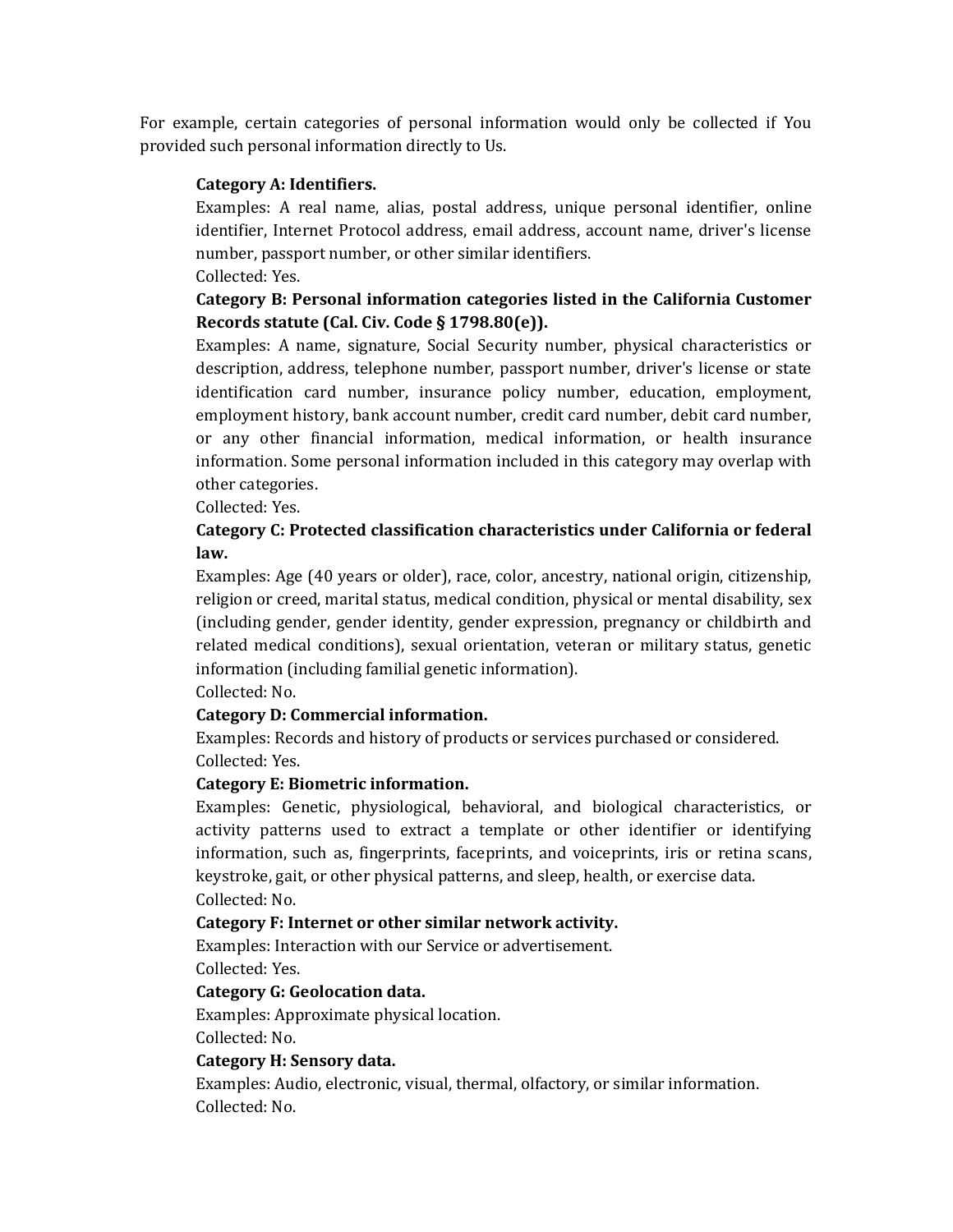#### Category I: Professional or employment-related information.

Examples: Current or past job history or performance evaluations. Collected: No.

## Category J: Non-public education information (per the Family Educational Rights and Privacy Act (20 U.S.C. Section 1232g, 34 C.F.R. Part 99)).

Examples: Education records directly related to a student maintained by an educational institution or party acting on its behalf, such as grades, transcripts, class lists, student schedules, student identification codes, student financial information, or student disciplinary records.

Collected: No.

### Category K: Inferences drawn from other personal information.

Examples: Profile reflecting a person's preferences, characteristics, psychological trends, predispositions, behavior, attitudes, intelligence, abilities, and aptitudes. Collected: No.

Under CCPA, personal information does not include:

- Publicly available information from government records
- Deidentified or aggregated consumer information
- Information excluded from the CCPA's scope, such as:
	- Health or medical information covered by the Health Insurance Portability and Accountability Act of 1996 (HIPAA) and the California Confidentiality of Medical Information Act (CMIA) or clinical trial data
	- Personal Information covered by certain sector-specific privacy laws, including the Fair Credit Reporting Act (FRCA), the Gramm-Leach-Bliley Act (GLBA) or California Financial Information Privacy Act (FIPA), and the Driver's Privacy Protection Act of 1994

## Sources of Personal Information

We obtain the categories of personal information listed above from the following categories of sources:

- Directly from You. For example, from the forms You complete on our Service, preferences You express or provide through our Service, or from Your purchases on our Service.
- Indirectly from You. For example, from observing Your activity on our Service.
- Automatically from You. For example, through cookies We or our Service Providers set on Your Device as You navigate through our Service.
- From Service Providers. For example, third-party vendors for payment processing, or other third-party vendors that We use to provide the Service to You.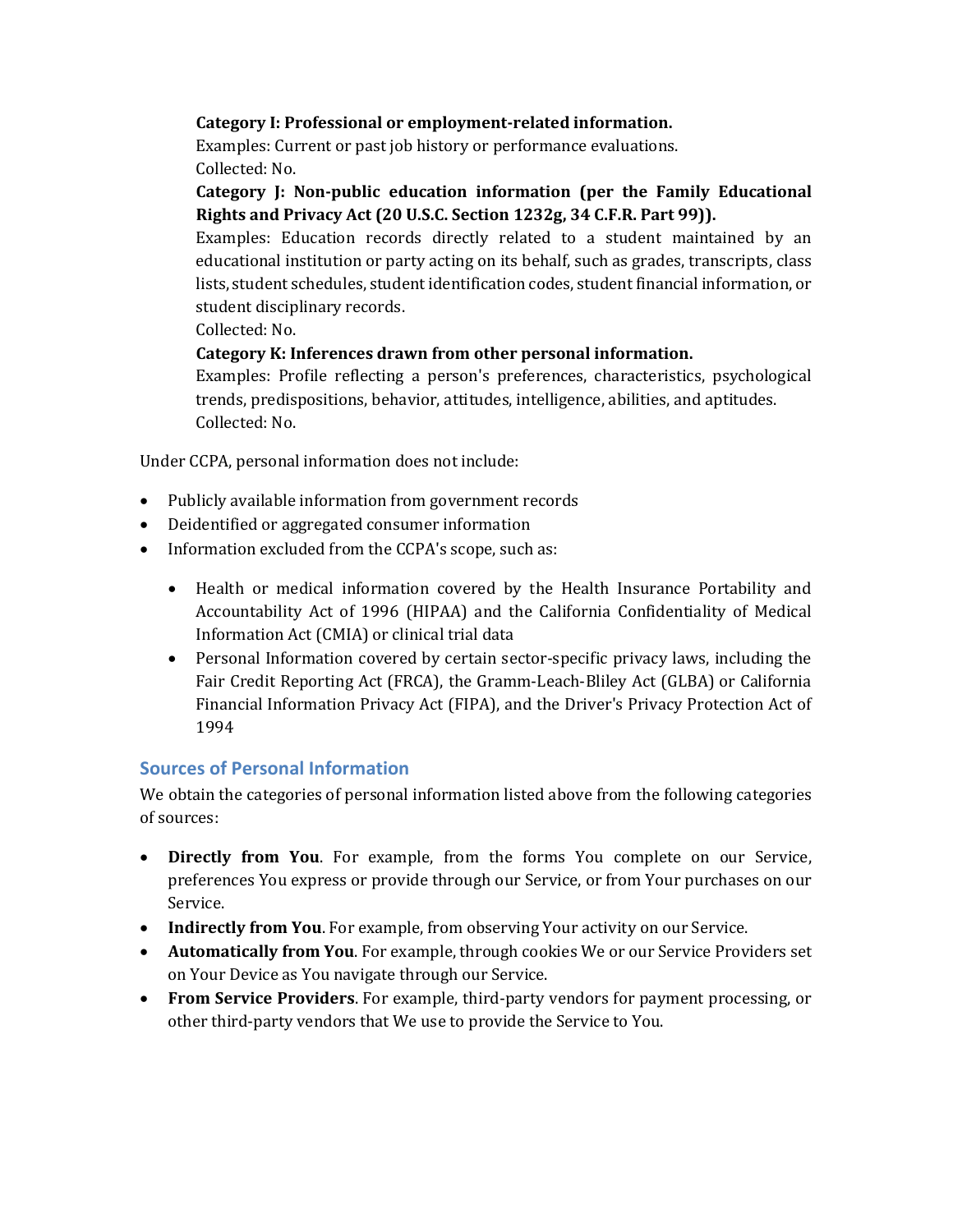# Use of Personal Information for Business Purposes or Commercial Purposes

We may use or disclose personal information We collect for "business purposes" or "commercial purposes" (as defined under the CCPA), which may include the following examples:

- To operate our Service and provide You with our Service.
- To provide You with support and to respond to Your inquiries, including to investigate and address Your concerns and monitor and improve our Service.
- To fulfill or meet the reason You provided the information. For example, if You share Your contact information to ask a question about our Service, We will use that personal information to respond to Your inquiry. If You provide Your personal information to purchase a product or service, We will use that information to process Your payment and facilitate delivery.
- To respond to law enforcement requests and as required by applicable law, court order, or governmental regulations.
- As described to You when collecting Your personal information or as otherwise set forth in the CCPA.
- For internal administrative and auditing purposes.
- To detect security incidents and protect against malicious, deceptive, fraudulent or illegal activity, including, when necessary, to prosecute those responsible for such activities.

Please note that the examples provided above are illustrative and not intended to be exhaustive. For more details on how we use this information, please refer to the "Use of Your Personal Data" section.

If We decide to collect additional categories of personal information or use the personal information We collected for materially different, unrelated, or incompatible purposes We will update this Privacy Policy.

# Disclosure of Personal Information for Business Purposes or Commercial **Purposes**

We may use or disclose and may have used or disclosed in the last twelve (12) months the following categories of personal information for business or commercial purposes:

- Category A: Identifiers
- Category B: Personal information categories listed in the California Customer Records statute (Cal. Civ. Code § 1798.80(e))
- Category D: Commercial information
- Category F: Internet or other similar network activity

Please note that the categories listed above are those defined in the CCPA. This does not mean that all examples of that category of personal information were in fact disclosed, but reflects our good faith belief to the best of our knowledge that some of that information from the applicable category may be and may have been disclosed.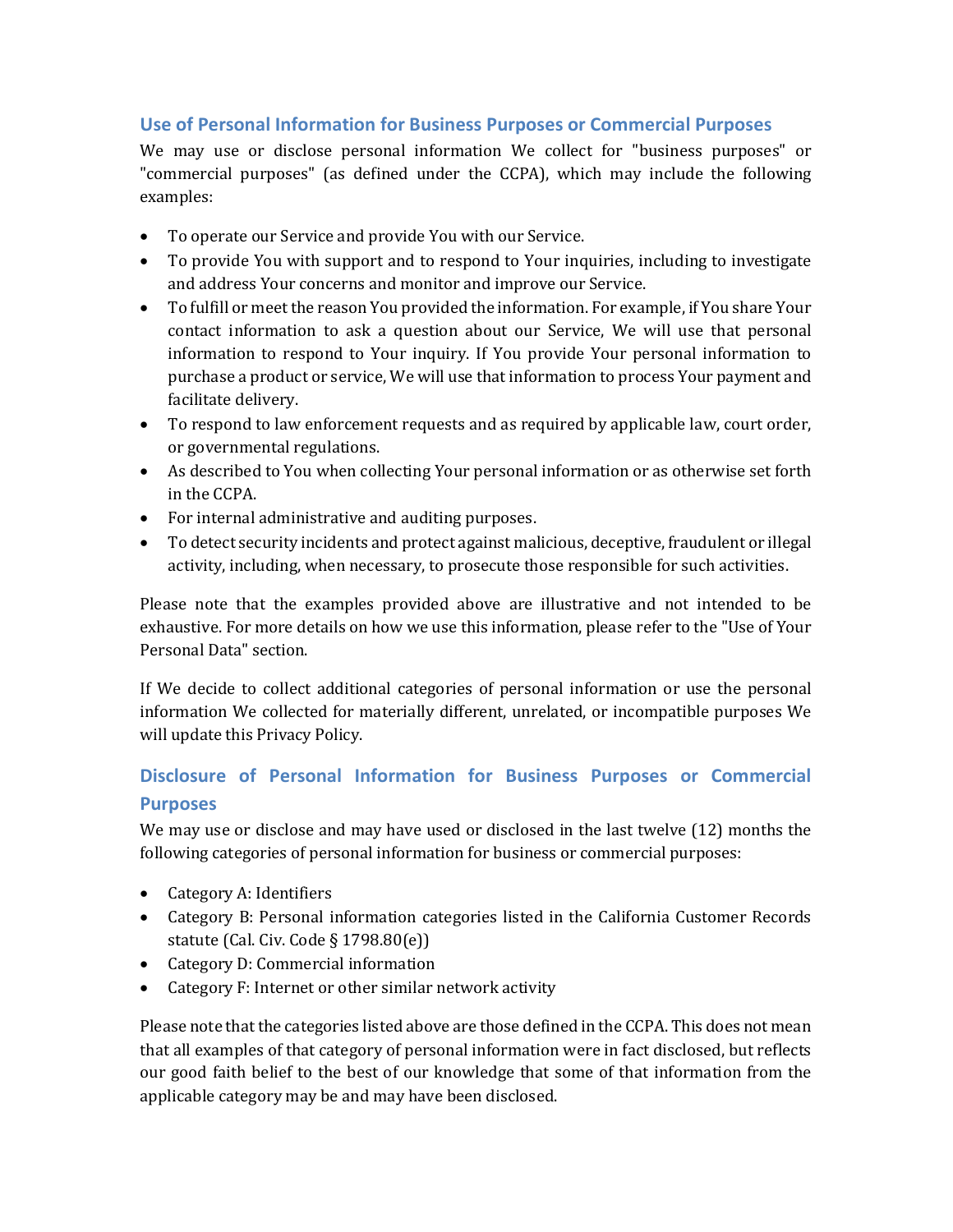When We disclose personal information for a business purpose or a commercial purpose, We enter a contract that describes the purpose and requires the recipient to both keep that personal information confidential and not use it for any purpose except performing the contract.

### Sale of Personal Information

As defined in the CCPA, "sell" and "sale" mean selling, renting, releasing, disclosing, disseminating, making available, transferring, or otherwise communicating orally, in writing, or by electronic or other means, a consumer's personal information by the business to a third party for valuable consideration. This means that We may have received some kind of benefit in return for sharing personal information, but not necessarily a monetary benefit.

Please note that the categories listed below are those defined in the CCPA. This does not mean that all examples of that category of personal information were in fact sold, but reflects our good faith belief to the best of our knowledge that some of that information from the applicable category may be and may have been shared for value in return.

We may sell and may have sold in the last twelve (12) months the following categories of personal information:

- Category A: Identifiers
- Category B: Personal information categories listed in the California Customer Records statute (Cal. Civ. Code § 1798.80(e))
- Category D: Commercial information
- Category F: Internet or other similar network activity

## Share of Personal Information

We may share Your personal information identified in the above categories with the following categories of third parties:

- Service Providers
- Payment processors
- Our affiliates
- Our business partners
- Third party vendors to whom You or Your agents authorize Us to disclose Your personal information in connection with products or services We provide to You

## Sale of Personal Information of Minors Under 16 Years of Age

We do not knowingly collect personal information from minors under the age of 16 through our Service, although certain third party websites that we link to may do so. These third-party websites have their own terms of use and privacy policies and we encourage parents and legal guardians to monitor their children's Internet usage and instruct their children to never provide information on other websites without their permission.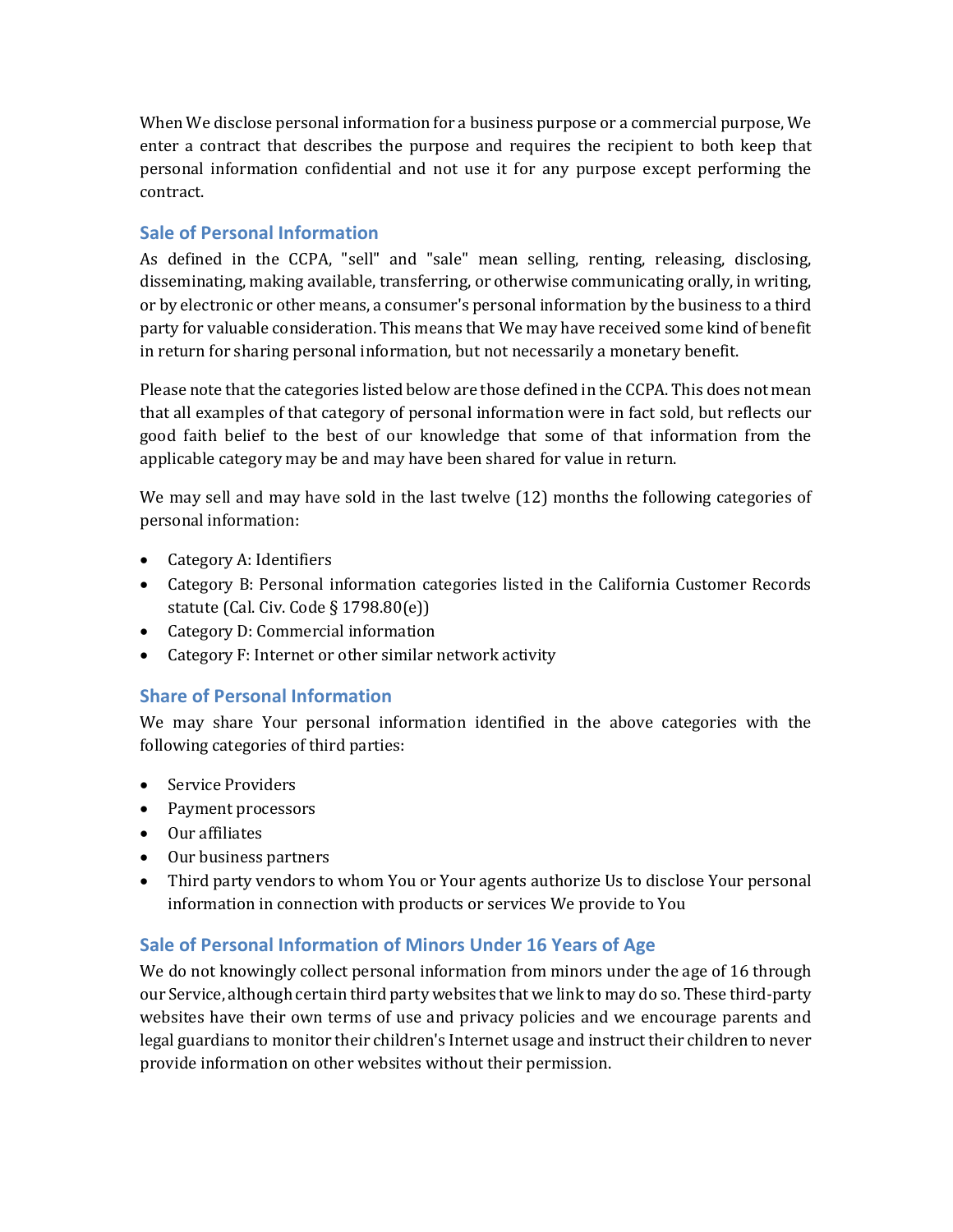We do not sell the personal information of Consumers We actually know are less than 16 years of age, unless We receive affirmative authorization (the "right to opt-in") from either the Consumer who is between 13 and 16 years of age, or the parent or guardian of a Consumer less than 13 years of age. Consumers who opt-in to the sale of personal information may optout of future sales at any time. To exercise the right to opt-out, You (or Your authorized representative) may submit a request to Us by contacting Us.

If You have reason to believe that a child under the age of 13 (or 16) has provided Us with personal information, please contact Us with sufficient detail to enable Us to delete that information.

# Your Rights under the CCPA

The CCPA provides California residents with specific rights regarding their personal information. If You are a resident of California, You have the following rights:

- The right to notice. You have the right to be notified which categories of Personal Data are being collected and the purposes for which the Personal Data is being used.
- The right to request. Under CCPA, You have the right to request that We disclose information to You about Our collection, use, sale, disclosure for business purposes and share of personal information. Once We receive and confirm Your request, We will disclose to You:
	- The categories of personal information We collected about You
	- The categories of sources for the personal information We collected about You
	- Our business or commercial purpose for collecting or selling that personal information
	- The categories of third parties with whom We share that personal information
	- The specific pieces of personal information We collected about You
	- If we sold Your personal information or disclosed Your personal information for a business purpose, We will disclose to You:
		- The categories of personal information categories sold
		- The categories of personal information categories disclosed
- The right to say no to the sale of Personal Data (opt-out). You have the right to direct Us to not sell Your personal information. To submit an opt-out request please contact Us.
- The right to delete Personal Data. You have the right to request the deletion of Your Personal Data, subject to certain exceptions. Once We receive and confirm Your request, We will delete (and direct Our Service Providers to delete) Your personal information from our records, unless an exception applies. We may deny Your deletion request if retaining the information is necessary for Us or Our Service Providers to:
	- Complete the transaction for which We collected the personal information, provide a good or service that You requested, take actions reasonably anticipated within the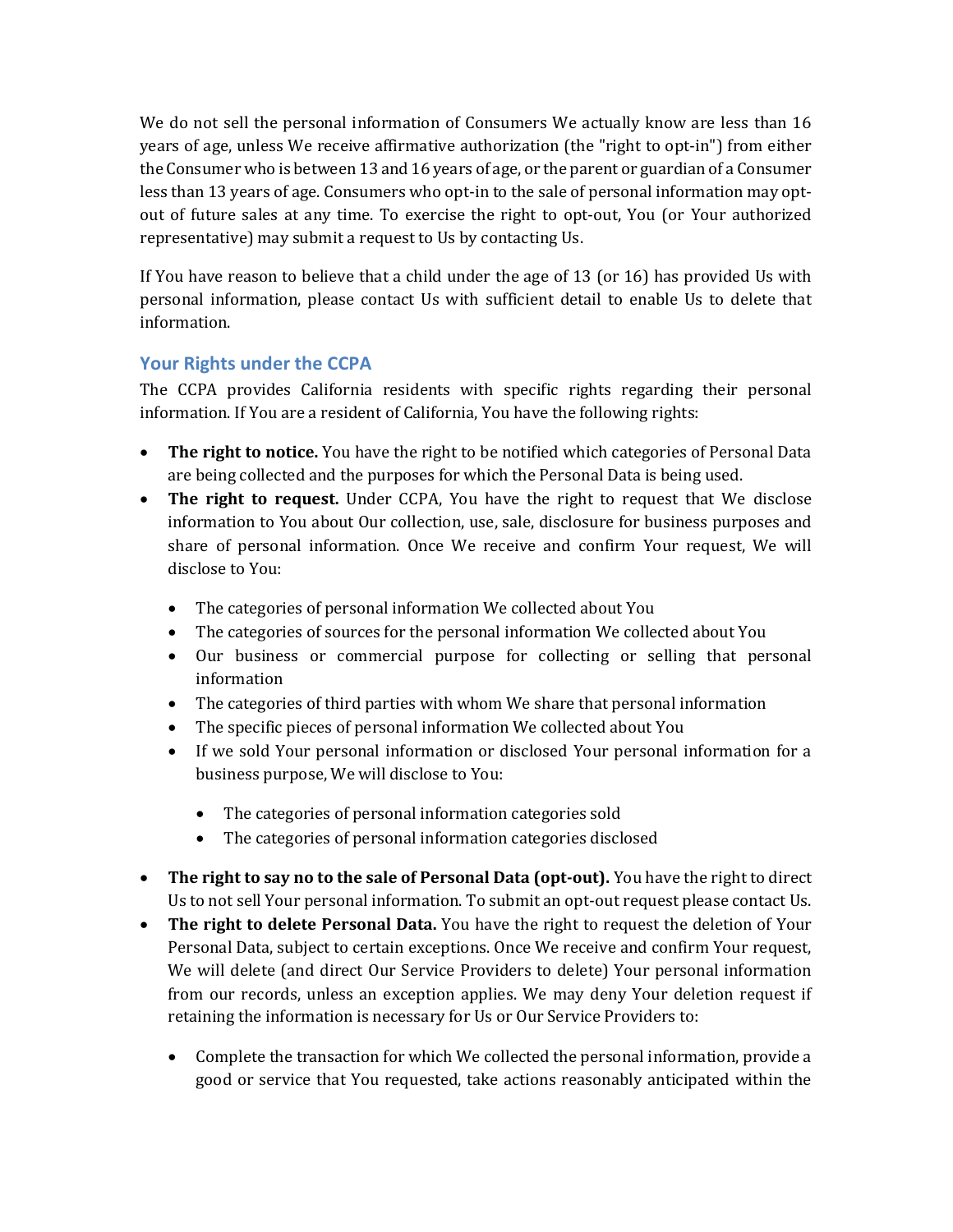context of our ongoing business relationship with You, or otherwise perform our contract with You.

- Detect security incidents, protect against malicious, deceptive, fraudulent, or illegal activity, or prosecute those responsible for such activities.
- Debug products to identify and repair errors that impair existing intended functionality.
- Exercise free speech, ensure the right of another consumer to exercise their free speech rights, or exercise another right provided for by law.
- Comply with the California Electronic Communications Privacy Act (Cal. Penal Code § 1546 et. seq.).
- Engage in public or peer-reviewed scientific, historical, or statistical research in the public interest that adheres to all other applicable ethics and privacy laws, when the information's deletion may likely render impossible or seriously impair the research's achievement, if You previously provided informed consent.
- Enable solely internal uses that are reasonably aligned with consumer expectations based on Your relationship with Us.
- Comply with a legal obligation.
- Make other internal and lawful uses of that information that are compatible with the context in which You provided it.
- The right not to be discriminated against. You have the right not to be discriminated against for exercising any of Your consumer's rights, including by:
	- Denying goods or services to You
	- Charging different prices or rates for goods or services, including the use of discounts or other benefits or imposing penalties
	- Providing a different level or quality of goods or services to You
	- Suggesting that You will receive a different price or rate for goods or services or a different level or quality of goods or services

# Exercising Your CCPA Data Protection Rights

In order to exercise any of Your rights under the CCPA, and if You are a California resident, You can contact Us:

By email: info@thestate.org

Only You, or a person registered with the California Secretary of State that You authorize to act on Your behalf, may make a verifiable request related to Your personal information.

Your request to Us must:

- Provide sufficient information that allows Us to reasonably verify You are the person about whom We collected personal information or an authorized representative
- Describe Your request with sufficient detail that allows Us to properly understand, evaluate, and respond to it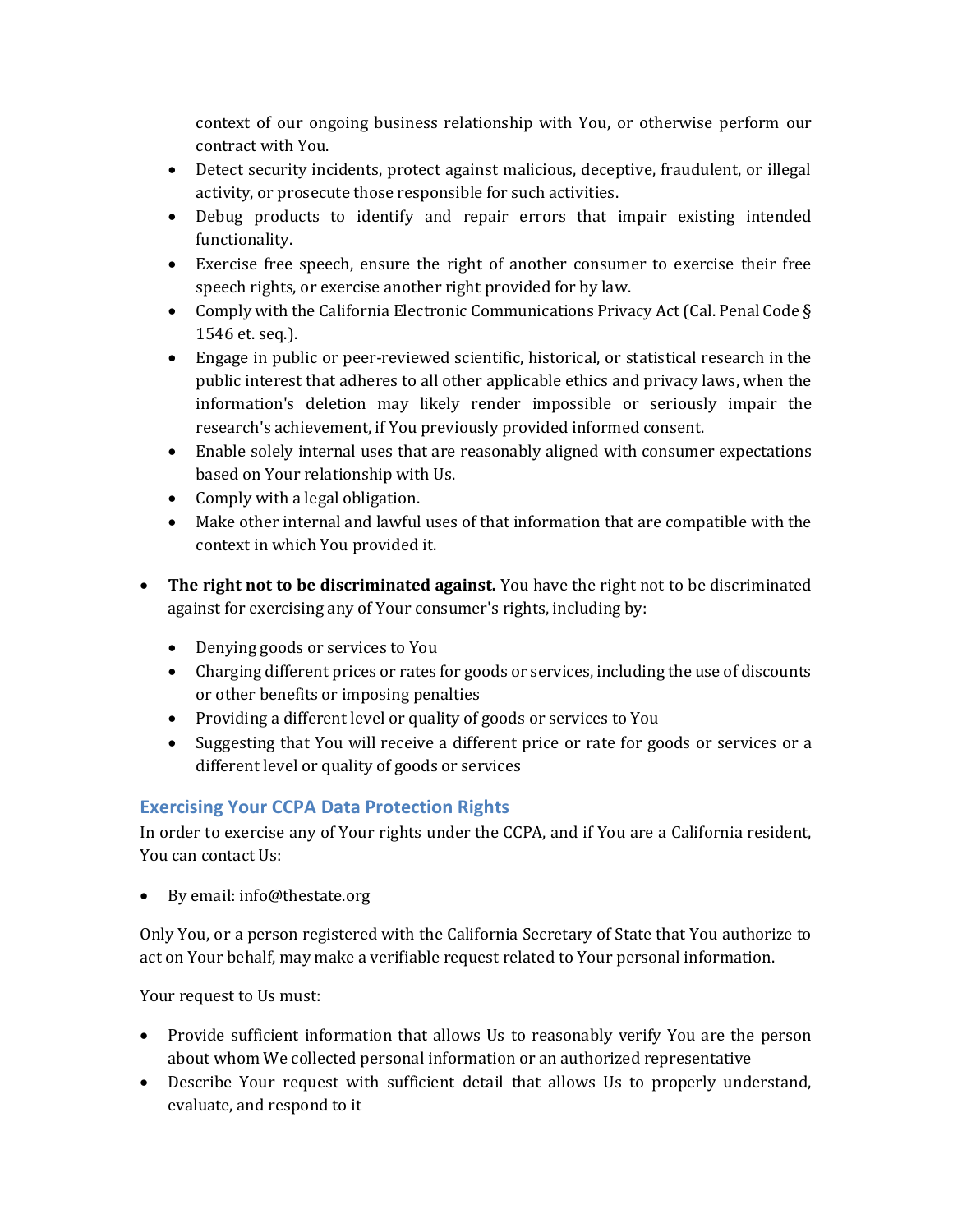We cannot respond to Your request or provide You with the required information if we cannot:

- Verify Your identity or authority to make the request
- And confirm that the personal information relates to You

We will disclose and deliver the required information free of charge within 45 days of receiving Your verifiable request. The time period to provide the required information may be extended once by an additional 45 days when reasonable necessary and with prior notice.

Any disclosures We provide will only cover the 12-month period preceding the verifiable request's receipt.

For data portability requests, We will select a format to provide Your personal information that is readily useable and should allow You to transmit the information from one entity to another entity without hindrance.

# Do Not Sell My Personal Information

You have the right to opt-out of the sale of Your personal information. Once We receive and confirm a verifiable consumer request from You, we will stop selling Your personal information. To exercise Your right to opt-out, please contact Us.

# "Do Not Track" Policy as Required by California Online Privacy Protection Act (CalOPPA)

Our Service does not respond to Do Not Track signals.

However, some third party websites do keep track of Your browsing activities. If You are visiting such websites, You can set Your preferences in Your web browser to inform websites that You do not want to be tracked. You can enable or disable DNT by visiting the preferences or settings page of Your web browser.

# Children's Privacy

Our Service does not address anyone under the age of 13. We do not knowingly collect personally identifiable information from anyone under the age of 13. If You are a parent or guardian and You are aware that Your child has provided Us with Personal Data, please contact Us. If We become aware that We have collected Personal Data from anyone under the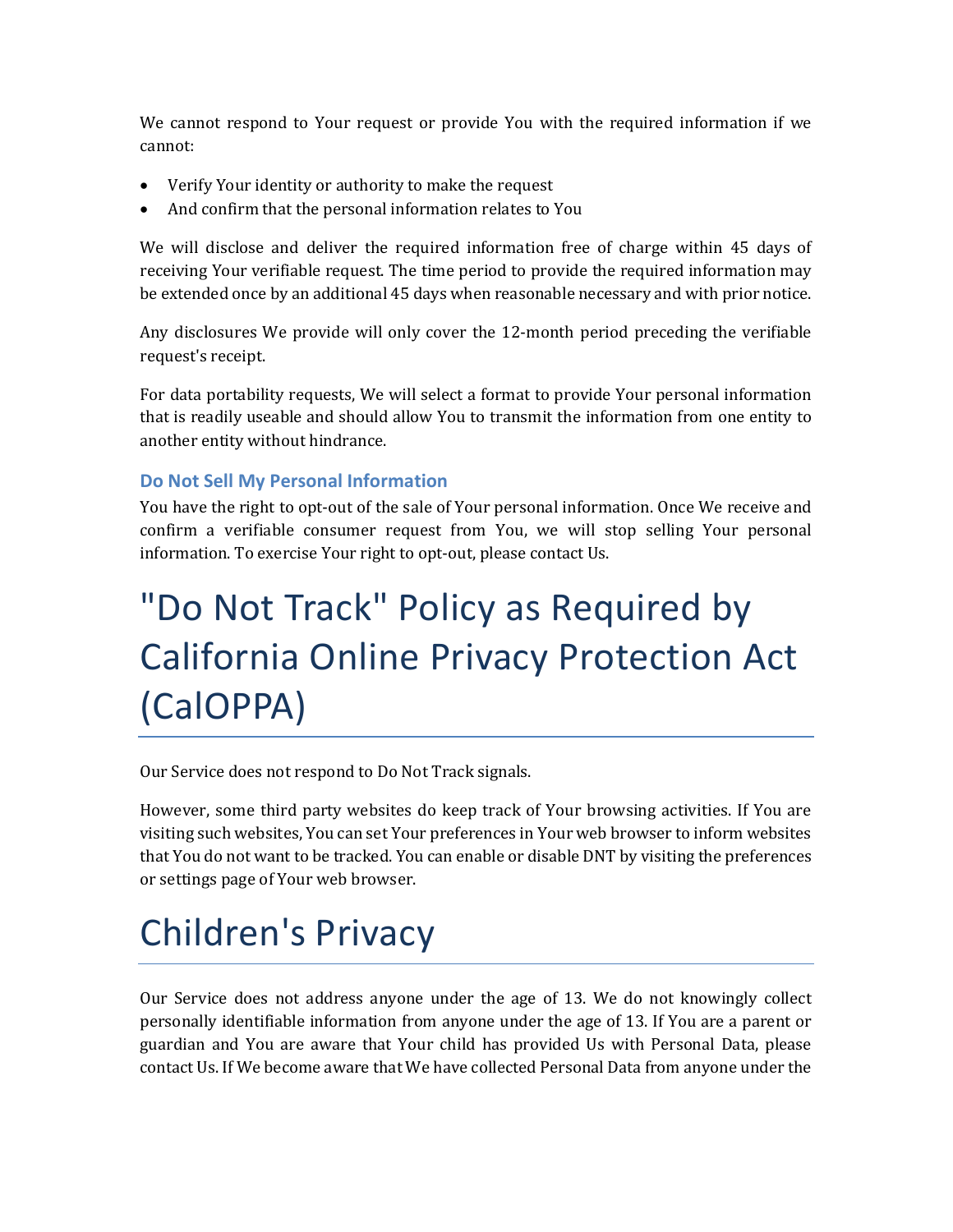age of 13 without verification of parental consent, We take steps to remove that information from Our servers.

If We need to rely on consent as a legal basis for processing Your information and Your country requires consent from a parent, We may require Your parent's consent before We collect and use that information.

# Your California Privacy Rights (California's Shine the Light law)

Under California Civil Code Section 1798 (California's Shine the Light law), California residents with an established business relationship with us can request information once a year about sharing their Personal Data with third parties for the third parties' direct marketing purposes.

If you'd like to request more information under the California Shine the Light law, and if You are a California resident, You can contact Us using the contact information provided below.

# California Privacy Rights for Minor Users (California Business and Professions Code Section 22581)

California Business and Professions Code section 22581 allow California residents under the age of 18 who are registered users of online sites, services or applications to request and obtain removal of content or information they have publicly posted.

To request removal of such data, and if You are a California resident, You can contact Us using the contact information provided below, and include the email address associated with Your account.

Be aware that Your request does not guarantee complete or comprehensive removal of content or information posted online and that the law may not permit or require removal in certain circumstances.

# Links to Other Websites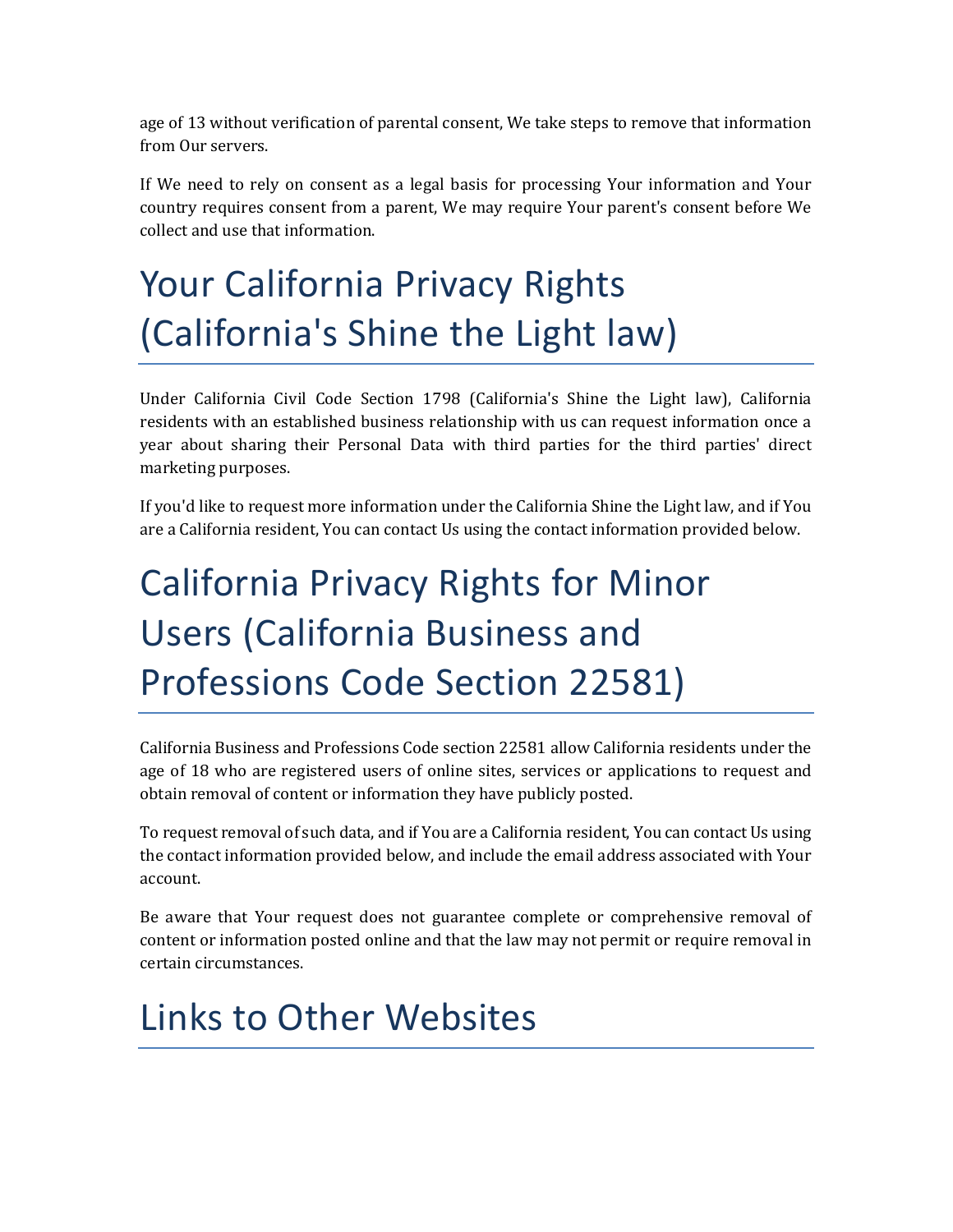Our Service may contain links to other websites that are not operated by Us. If You click on a third party link, You will be directed to that third party's site. We strongly advise You to review the Privacy Policy of every site You visit.

We have no control over and assume no responsibility for the content, privacy policies or practices of any third party sites or services.

# Changes to this Privacy Policy

We may update Our Privacy Policy from time to time. We will notify You of any changes by posting the new Privacy Policy on this page.

We will let You know via email and/or a prominent notice on Our Service, prior to the change becoming effective and update the "Last updated" date at the top of this Privacy Policy.

You are advised to review this Privacy Policy periodically for any changes. Changes to this Privacy Policy are effective when they are posted on this page.

# Interpretation and Definitions

## Interpretation

The words of which the initial letter is capitalized have meanings defined under the following conditions. The following definitions shall have the same meaning regardless of whether they appear in singular or in plural.

## **Definitions**

For the purposes of this Privacy Policy:

Account means a unique account created for You to access our Service or parts of our Service.

Business, for the purpose of the CCPA (California Consumer Privacy Act), refers to the Company as the legal entity that collects Consumers' personal information and determines the purposes and means of the processing of Consumers' personal information, or on behalf of which such information is collected and that alone, or jointly with others, determines the purposes and means of the processing of consumers' personal information, that does business in the State of California.

Company (referred to as either "the Company", "We", "Us" or "Our" in this Agreement) refers to State Theatre of Modesto, Inc., 1307 J Street, Modesto, CA 95354. Consumer, for the purpose of the CCPA (California Consumer Privacy Act), means a natural person who is a California resident. A resident, as defined in the law, includes (1) every individual who is in the USA for other than a temporary or transitory